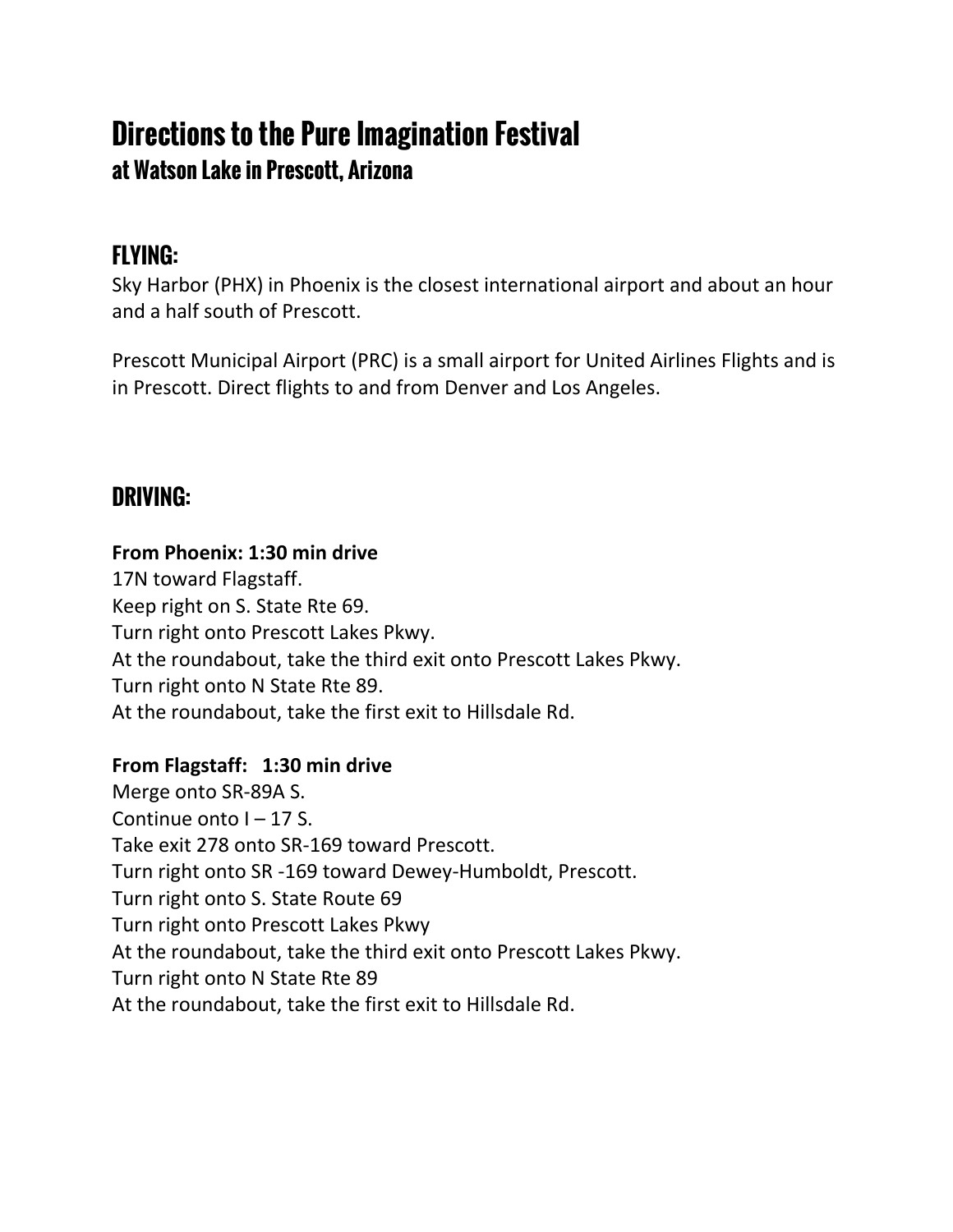#### **From Tuscon: 3:06 min drive**

Merge onto I-10 W. Take exit 150A onto I-17 N, US-60 West toward Flagstaff Keep right on S. State Route 69 Turn right onto Prescott Lakes Pkwy At the roundabout, take the third exit onto Prescott Lakes Pkwy. Turn right onto N State Rte 89 At the roundabout, take the first exit to Hillsdale Rd.

#### **From Sedona: 1:15 min drive**

Take W State Rte 89A Turn left onto SR-260 At the roundabout, take the second exit onto SR-260 E. At the roundabout, take the second exit onto SR-260 E. At the roundabout, take the second exit onto SR-260 E. At the roundabout, take the second exit onto Camp Verde-Bridgeport Hwy. At the roundabout, take the second exit onto SR-260 E. At the roundabout, take the second exit onto Camp Verde-Bridgeport Hwy. At the roundabout, take the second exit onto SR-260 E. Turn right to merge onto I-17 South Take exit 278 onto SR-169 toward Prescott Turn right onto SR-169 toward Dewey Humboldt, Prescott Turn right onto S State Route 69 Turn right onto Prescott Lakes Pkwy At the roundabout, take the third exit onto Prescott Lakes Pkwy. Turn right onto N State Rte 89 At the roundabout, take the first exit to Hillsdale Rd.